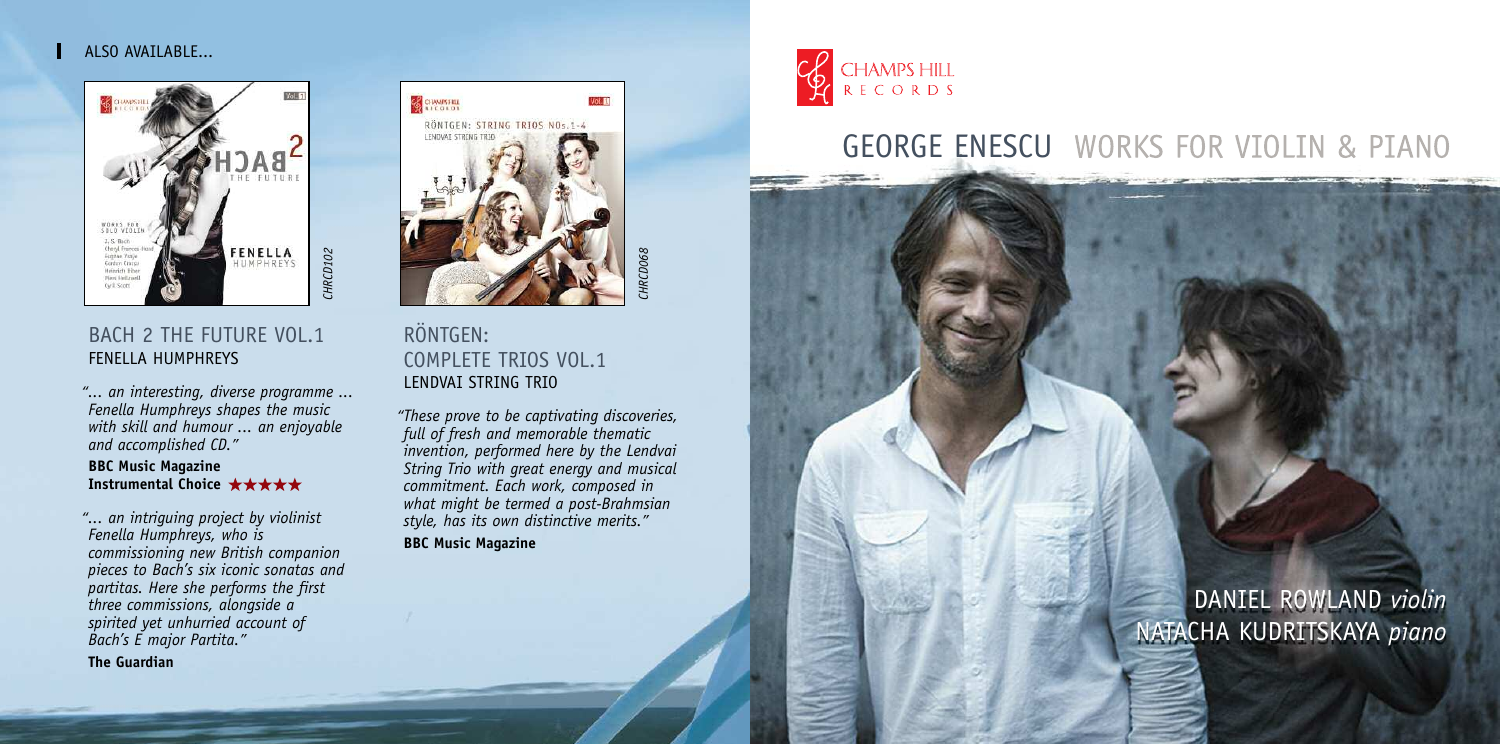## **VIOLIN SONATA No.3 IN A MINOR, Op.25** (1926) **'DANS LE CARACTÈRE POPULAIRE ROUMAIN'** 1 *i* Moderato malinconico *09'15* 2 *ii* Andante sostenuto e misterioso *09'41*  $iii$  Allegro con brio, ma non troppo mosso **VIOLIN SONATA No.2 IN F MINOR, Op.6** (1898) 4 *i* Assez mouvemente *07'18* 5 *ii* Tranquillement *07'18* 6 *iii* Vif *07'41* 7 **IMPRESSIONS D'ENFANCE, Op.28** (1940) *25'02*

*Total playing time: 73'59*

Produced and edited by Matthew Bennett<br>Engineered by Dave Rowell<br>Recorded on 29th–30th June and 1st July 2015 in the Music Room, Champs Hill, West Sussex, UK Cover & inlay photographs by Juuso Westerlund Executive Producer for Champs Hill Records: Alexander Van Ingen Label Manager for Champs Hill Records: Matt Buchanan

For me there is something magical about the music and the personality of George Enescu. Everything about him conjures up a sense of generosity, big-heartedness and limitless imagination. Casals described him as "the greatest musical phenomenon since Mozart". Menuhin said, "Enescu gave me the light that has guided my entire existence." He also considered Enescu to be "the most extraordinary human being, the greatest musician and the most formative influence" he had ever experienced. Ivry Gitlis, another student of Enescu, has been, and still is, a great inspiration for me, encouraging freedom, colour, contrast, fantasy and daring. Hearing Ivry reminisce about Enescu it seems that these are the very qualities he embodied too: a unique composer, virtuoso violinist, a brilliant pianist, successful conductor and teacher of several generations of outstanding violinists, including Yehudi Menuhin, Christian Ferras, Ivry Gitlis, Arthur Grumiaux and Ida Haendel. He is someone I would have very much loved to have met!

The three works on this disc are all close to my heart, and show the wide scope of Enescu's musical language. The deeply soulful, romantic second sonata has more than a few echoes of Fauré, yet is unmistakably young Enescu, written just before the astonishing Octet. This is music overflowing with emotions, passion and tenderness.

The third Sonata 'In the popular Romanian style' is probably his most famous chamber music work. The piece evokes all the elements of gypsy music, crystallised to a highly sophisticated level. The piece is a paradox in the sense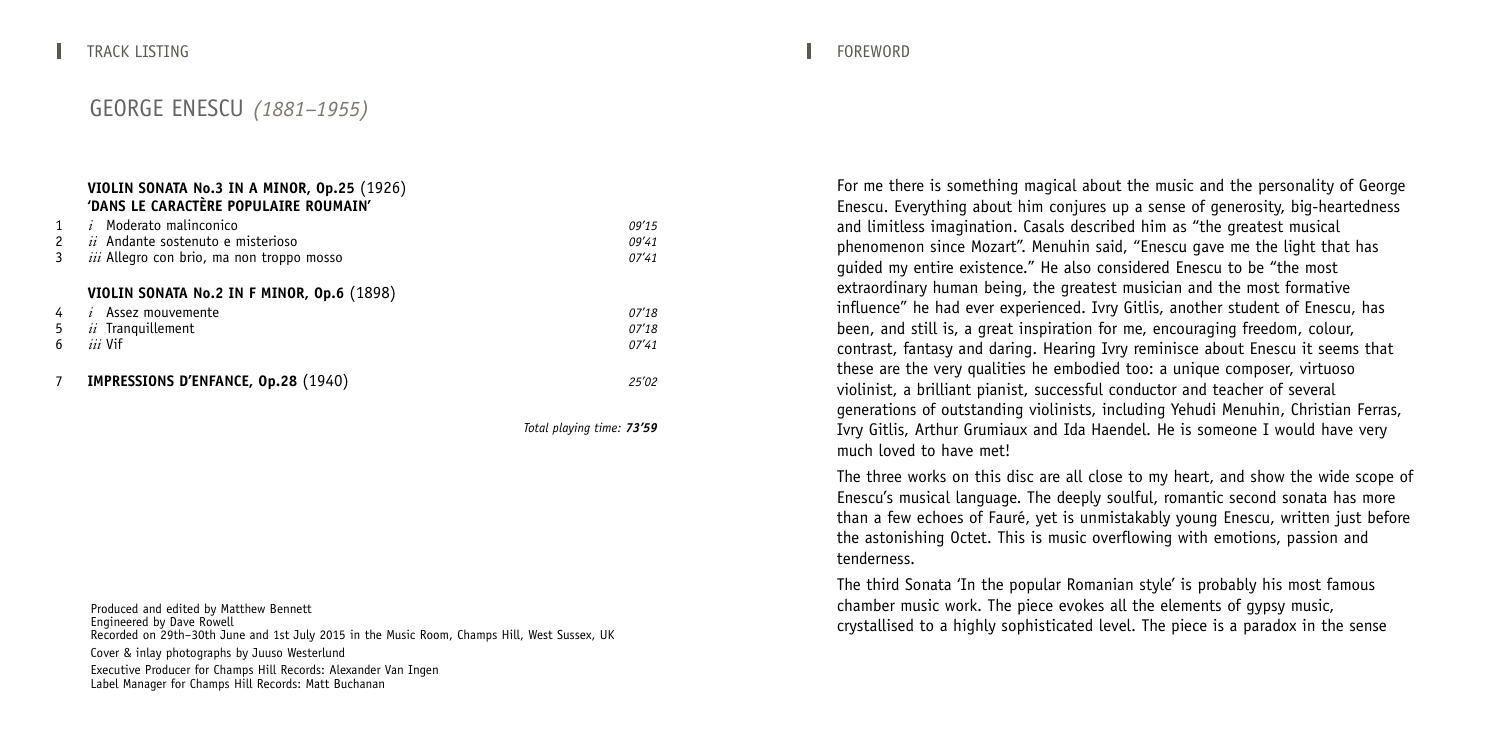that it is extremely densely annotated; there are endless small details one has to negotiate in order to sound completely improvisatory. One needs an accountant's attention to detail coupled with the fiery, limitless abandon of a gypsy!

*Impressions* I find to be a uniquely touching piece: the memories of an older man describing his childhood in a remote Romanian village. It's in essence a day in this child's life: the street fiddler, the slightly scary beggar, the garden stream, birdsong... Then it's time to sleep, and after his mother sings a touching lullaby and the moon shines behind the curtains a tremendous storm builds up: "le vent dans la cheminée'". The sunrise after this is a magical moment of great beauty, and builds up to a gloriously incandescent culmination.

It has been a great joy recording with Natacha these pieces that I love at Champs Hill, the perfect place for music to fly freely. Warmest thanks to those who made it possible.

 $L\left( \left( \begin{array}{c} \lambda & \lambda \\ \lambda & \lambda \end{array} \right)$ 

George Enescu (1881–1955) is today most widely celebrated as one of the world's greatest violinists of his generation, a fine conductor and by far the most significant composer of his native Romania. Certainly many great musicians who knew him – including his pupils and protégés Yehudi Menuhin, Arthur Grumiaux and Ivry Gitlis, and colleagues such as Alfred Cortot – held him in the highest esteem. Yet even today his music, apart from his exuberant *Romanian Rhapsody No.1* for orchestra (1901), is scarcely known by the wider public. His one major opera, *Oedipe* (1921–32), though recorded and since accorded increased respect, remains rarely staged; and his extensive work for solo violin (though – perhaps significantly – not including a concerto) is only beginning to catch the attention of a new generation of soloists.

In adult life George Enescu liked to describe himself as a 'son of the soil', yet his father was in fact an estate administrator and in his own right a modest land owner – therefore a man of some importance to the local community in Liveni where the future composer was born. Nonetheless, Enescu's earliest musical experiences were close to the local peasantry: among his childhood memories was listening aged three to a gypsy band playing on panpipes, violins, a cimbalom and a double bass; and hiding in an orchard to listen to an old gardener play a flute.

In Romania, masters of improvisation and ornamentation in instrumental music were known as 'lautari' – literally 'fiddlers' but a title which applied to any professional folk musicians with such skills – quite often but not invariably gypsy musicians. It was from such a musician, known as Lau Chioru ('Squinting Nick'), that Enescu first learned to play violin at the age of four. Such was his innate talent that his parents soon took him to audition with the violin professor and director of the Conservatoire at Iasi (capital of Moldavia) Eduard Caudella. The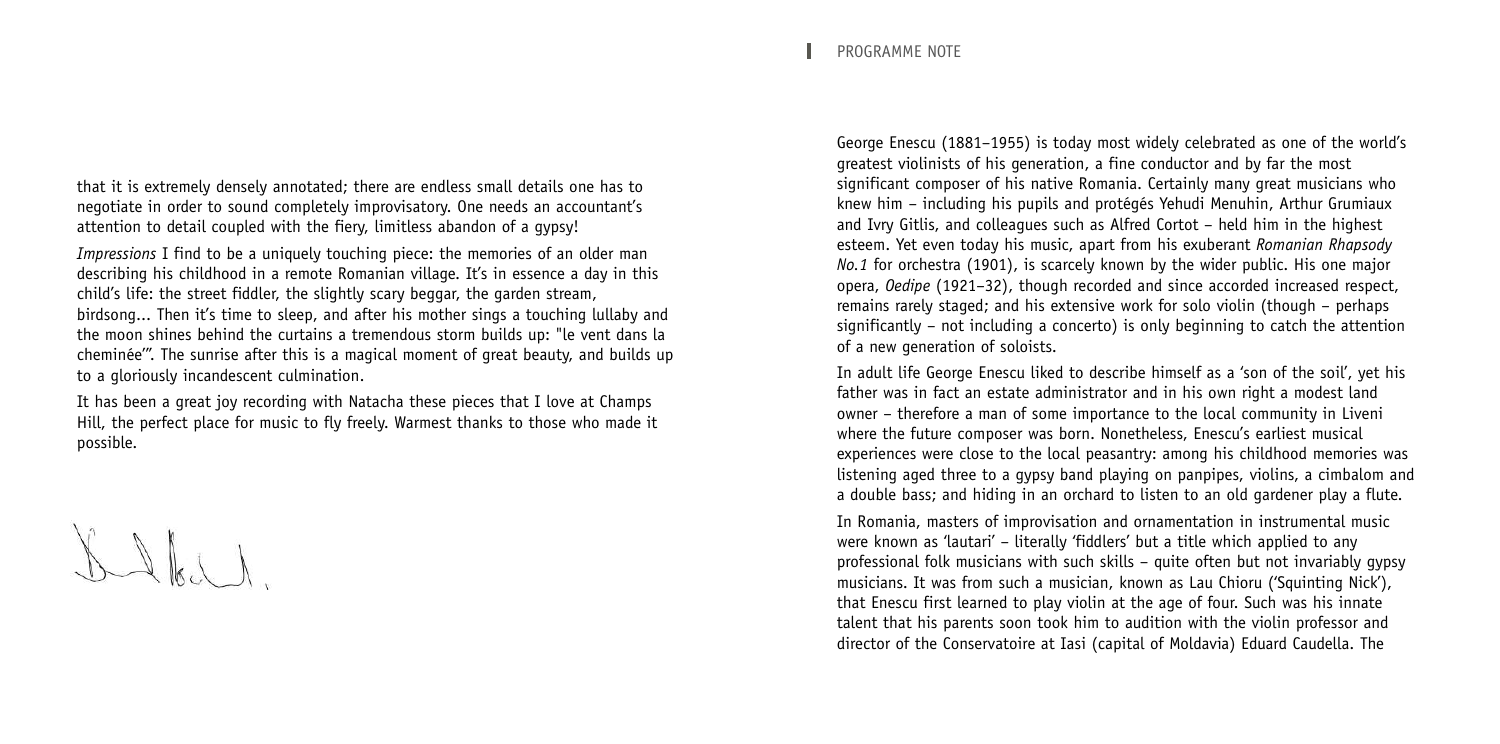good professor recommended that Enescu should learn to read music; Enescu accordingly was taken home to learn this skill, and he almost immediately started to compose. Taken back to Caudella when he was seven, the professor – highly impressed by the youth's burgeoning talent – now recommended that Enescu should enter the Vienna Conservatoire. This he did that very year, on 5 October 1888.

Enescu continued to compose, and while in Vienna fell under the spell of both Wagner and Brahms. He saw no paradox in admiring both composers, and once explained: "Wagner and Brahms were not at all antithetical as people have made them out to be. They were opposed to each other much more by reason of policy than musically." The prospect of studying under Massenet then brought him to Paris early in 1895. Though the Paris Conservatoire was then still under the directorship of Ambroise Thomas, whose stifling academicism was to inspire much rebellion from Paris's more able musicians, Enescu appreciated the teaching and encouragement he received from both Massenet and his successor, Fauré. Enescu also received a solid grounding in counterpoint from the lesser-known but much admired teacher André Gédalge (who also taught Ravel, Koechlin and Schmitt, as well as, some time after Enescu's graduation, Ibert, Honegger and Milhaud). Enescu found Gédalge's methods very much in accord with his natural inclination, and was later to state: "Harmonic progressions only amount to a sort of elementary improvisation. However short it is, a piece deserves to be called a musical composition only if it has a line, a melody, or, even better, melodies superimposed on one another."

In April 1899, Enescu composed his Second Violin Sonata. By then he had achieved compositional fame with his *Poème Roumain*, completed in 1897 and which had enjoyed remarkable success when premiered by the Colonne Orchestra in Paris. It caused an even greater sensation when played in Bucharest, securing Enescu

overnight national fame and the patronage of the Queen of Romania. In the meantime a theme had been germinating in Enescu's mind, one which first occurred to him – he later said – "At the age of 14, when I was walking by myself in Prince Maurouzi's garden… I carried it inside me for three years; then, at 17, I wrote my Second Violin Sonata in the space of a fortnight." The success of his *Poème* had no doubt galvanised his confidence, and his Violin Sonata in F minor was the most distinctive work he had ever composed till then, in terms of its character and its lean, purposeful sense of unity, being largely derived from its long opening theme.

In three movements, it begins with that sombre and mysterious theme, played in unison by violin and piano. As the music progresses and blossoms, one may perhaps hear the influence here of Fauré, and there of Chausson in the music's moments of harmonic poignancy; but Enescu's delivery is far more forthright than the sensibility of either of those French composers. The second movement, also in F minor, is more straightforwardly songful in a melancholic manner: there is a central section in which the melody undergoes a dreamy variation, with perhaps a hint of the twin influences of Brahms and Wagner which had been so crucial to the young Enescu. The former mood returns, though with the violin now muted and entering a more shadowy realm with a scurrying *tremolo*. The movement ends as if with a question, which links straight into the finale. In that movement the strongest influence appears to be Fauré, its *scherzando* mood built on quirky, elliptical harmonies. In true cyclic style the Sonata's opening theme reappears, an impassioned statement in the midst of so much light-hearted banter; and later still the second movement's melancholic song also appears. The general mood, though, is playful and merry, with an appropriate final pay-off.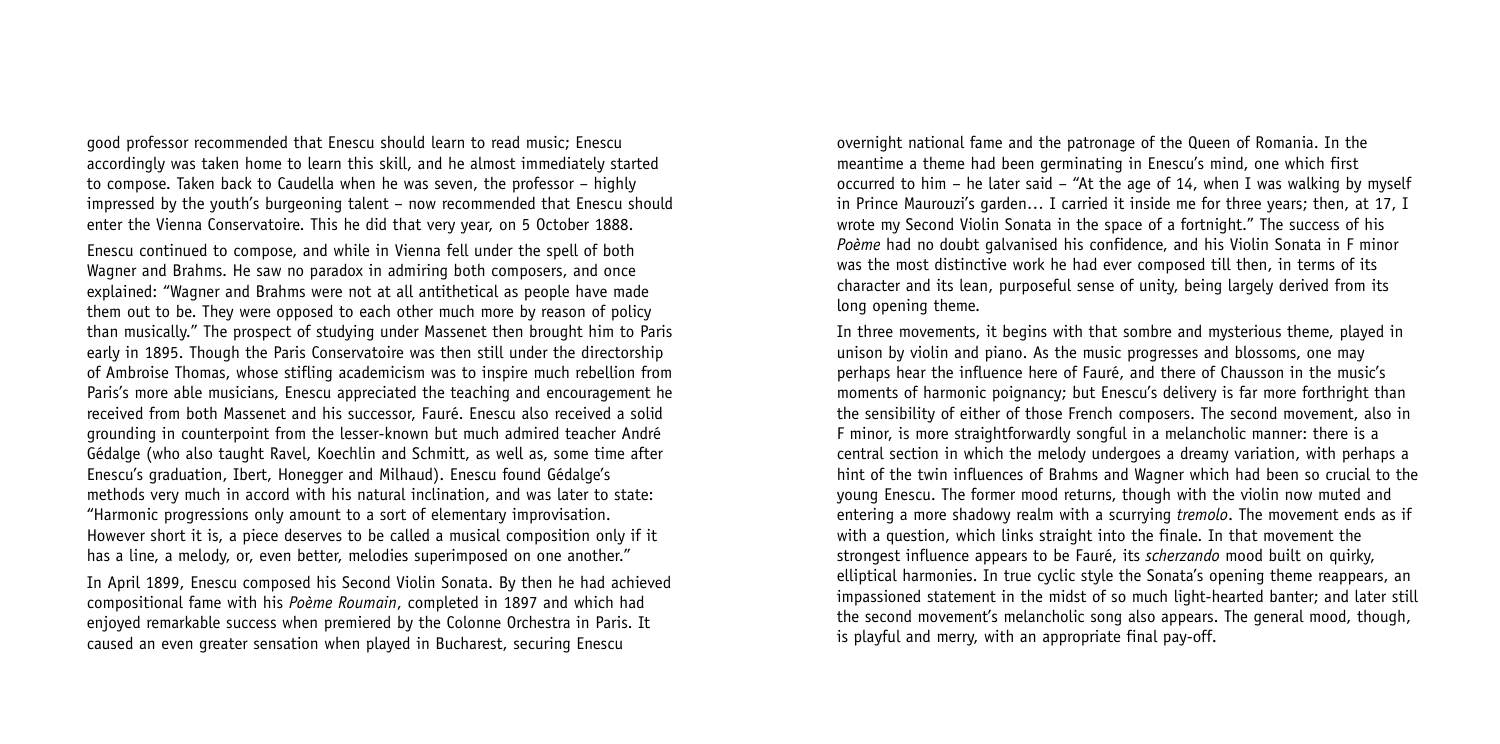Asked once to describe the essential character of Romanian music, Enescu replied: "Dreaming. And a tendency, even in fast sections, towards melancholy, towards minor keys." It was above all the *doina* – a slow and melancholic song or instrumental melody found particularly in Romania – which inspired some of Enescu's most characteristic music, including his Third Violin Sonata. Enescu composed this in August through to November 1926, and described the Sonata on its title page as "dans le caractère populaire roumain". In an interview two years later, Enescu emphasized the difference between 'style' and 'character' and why he opted for the latter description: "I don't use the word 'style' because that implies something made or artificial, whereas 'character suggests something given, existing from the beginning."

Enescu was particularly wary of using genuine folk themes in sophisticated music for the concert hall, describing the result as "diamonds set in concrete". Rather, he in effect invented his own folk language, having deeply absorbed the peasant and gypsy music of his native country. This influence can be not only heard in the exotic inflections and character of the music, but may also be witnessed in Enescu's meticulous notation of the violin part – generally inspired by the improvisatory style of Romanian fiddlers – indicating which part of the bow the player should use, degrees of *vibrato* and exactly how to execute the many ornaments in the violin's music. Meanwhile the piano is often imitating instruments such as the cimbalom, or such natural sounds as bird song or the chirping of crickets.

Enescu brought this imitative art to a new level 14 years later with *Impressions d'enfance* – truly an artful evocation of a child's perspective on a world that appears intriguing, magical and sometimes threatening. The suite, very specifically, recalls Enescu's own childhood; as the twelfth and only surviving child, he had been cosseted by his mother who had prevented him from playing with other children. So the memories evoked by this suite are those of a solitary child, who hears a gypsy musician, encounters a beggar, a caged bird and a cuckoo clock, and such living creatures or natural phenomena he might encounter in the family's garden. There's even an eerie evocation of the wind howling in the chimney. All of this is woven into music which is not merely evocative, but haunting, disturbing and strange, until dawn the next morning brings the suite to a joyous conclusion.

g *Daniel Jaffé*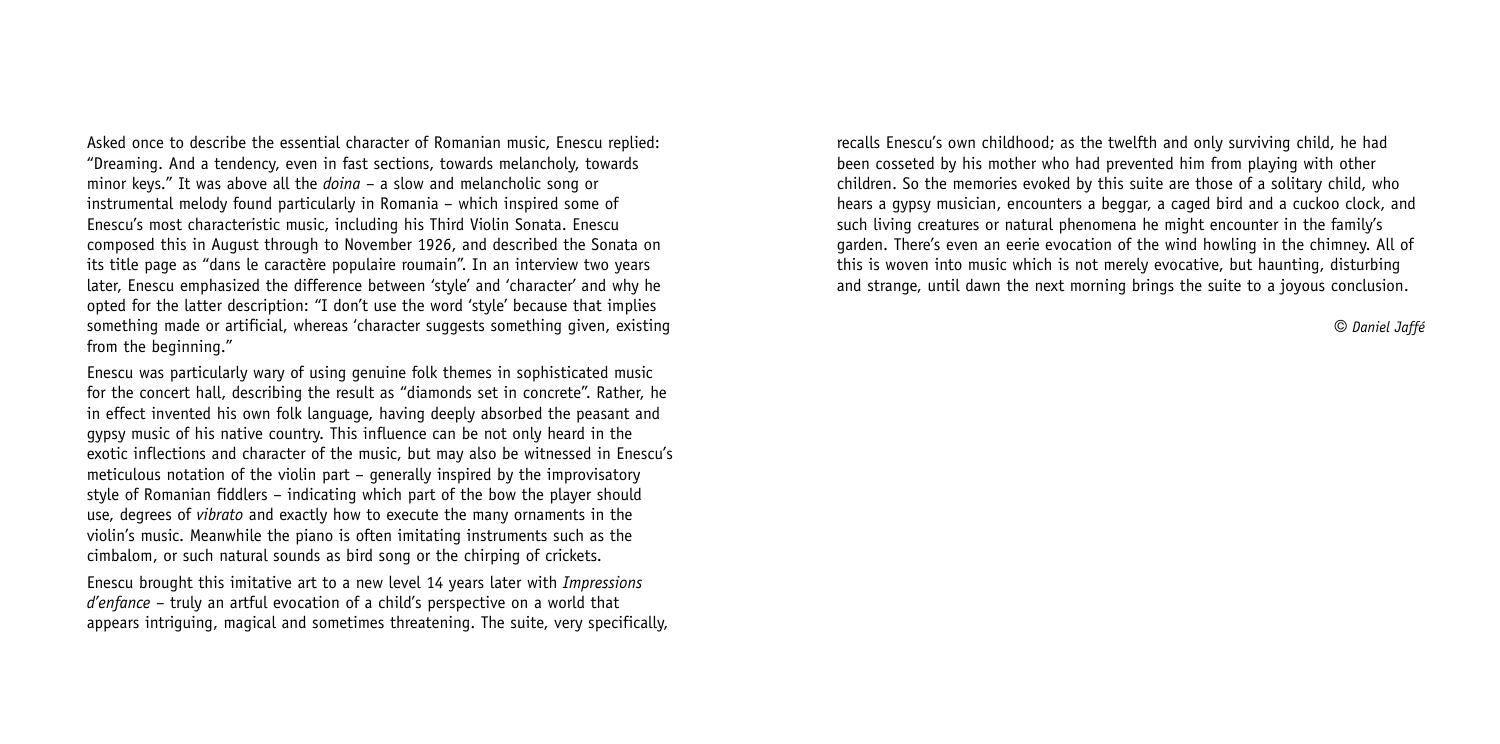

#### DANIEL ROWLAND

Dutch/English violinist Daniel Rowland's playing has been acclaimed as "wonderful, ravishing in its finesse" by *The Guardian*, "totally and truly charismatic" by *Beeld*, while *The Glasgow Herald* praised his "astonishing sound and uniquely single minded intensity".

Daniel has established himself on the international scene as a highly versatile, charismatic and adventurous performer, with a broad repertoire from Vivaldi to Ferneyhough. He has performed concertos by composers including Mozart, Elgar, Korngold, Berg, Prokoffief, Schnittke, Glass, Saariaho and Ferneyhough with orchestras from Tromso to Cape Town. As a soloist he has performed last season the Korngold Concerto with HET Symfonieorkest (Enschede), The Vivaldi/Piazzolla *Eight Seasons* with both the Ulster Orchestra and the Arcos Orchestra (New York) and the Philip Glass Concerto with the Joensuu Symphony Orchestra (Finland).

A passionate chamber musician, Daniel has performed with artists as diverse as Ivry Gitlis, Heinz Holliger, Gilles Apap, Marcelo Nisinman, Martin Frost, Elvis Costello and Lars Vogt. He is a frequent guest at many of the foremost international chamber music festivals, such as Kuhmo, Risor, Osnabrück and Sonoro. The Stift International Music Festival in Holland, of which he is founder and artistic director, saw its 11th edition in August 2015.

Daniel is the first violin of the renowned Brodsky Quartet with whom he has recorded many CDs for Chandos, and has formed an acclaimed recital duo with pianist Natacha Kudritskaya. As well as this present recording the duo have recorded *Les Années folles* (Paris between the wars) for Gutman records. Daniel is also a founding member of the contemporary tango quintet ChamberJam Europe, described by *Süddeutsche Zeitung* as "a group with the power of dynamite".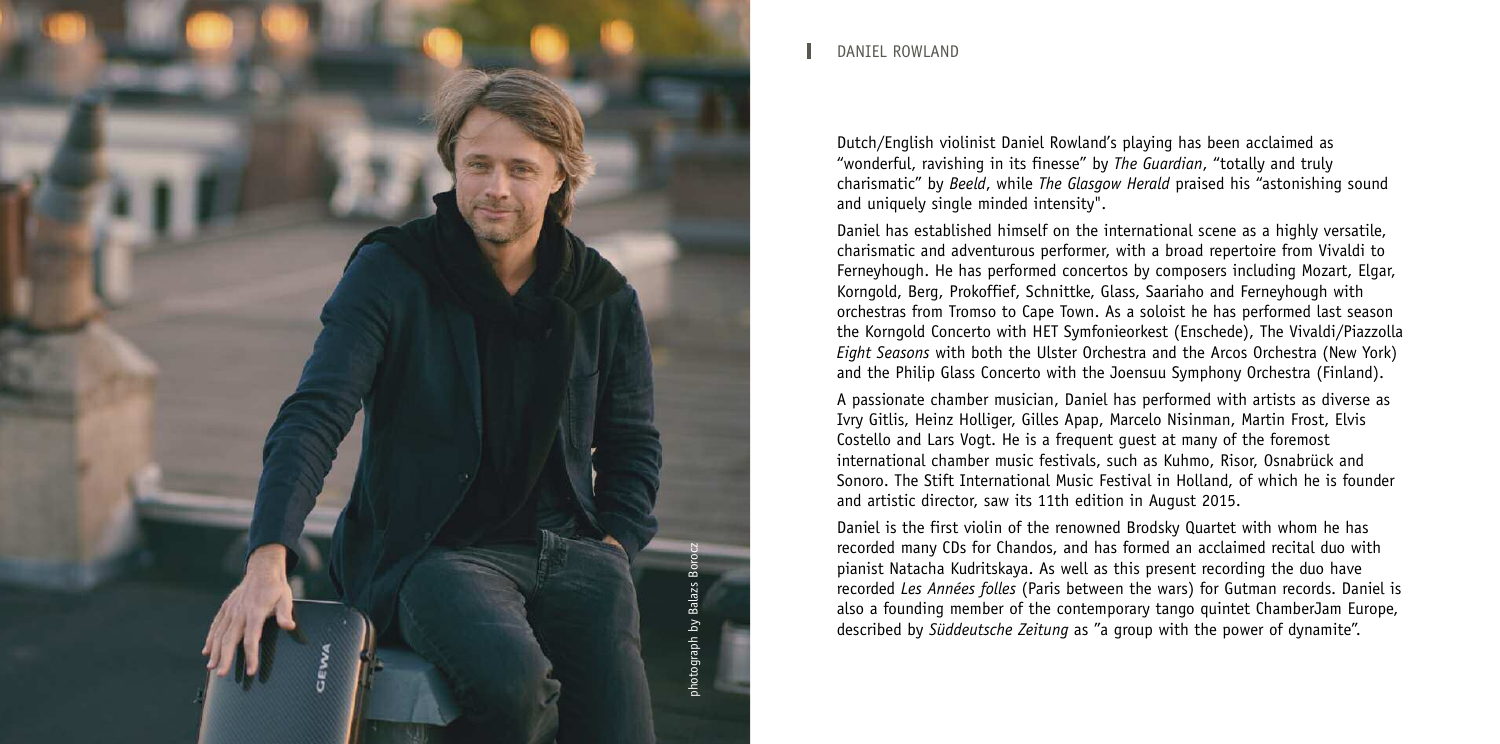

Daniel is professor of violin at the Royal College of Music in London, he is also in demand as a soloist/director, and as guest concertmaster with the BBCSO, Scottish Chamber Orchestra and Mahler Chamber Orchestra. Daniel plays on a Lorenzo Storioni violin, Cremona 1776.

Daniel was born in London, and started his violin lessons in Enschede after his parents moved to Twente in the eastern Netherlands. He studied with Jan Repko, Davina van Wely, Herman Krebbers, Viktor Liberman and Igor Oistrakh. Meeting Ivry Gitlis in 1995 was an important musical impulse, and led initially to lessons in Paris and later to musical collaborations. Various successes at competitions include first prize at the 1995 Oskar Back competition at the Concertgebouw in Amsterdam.